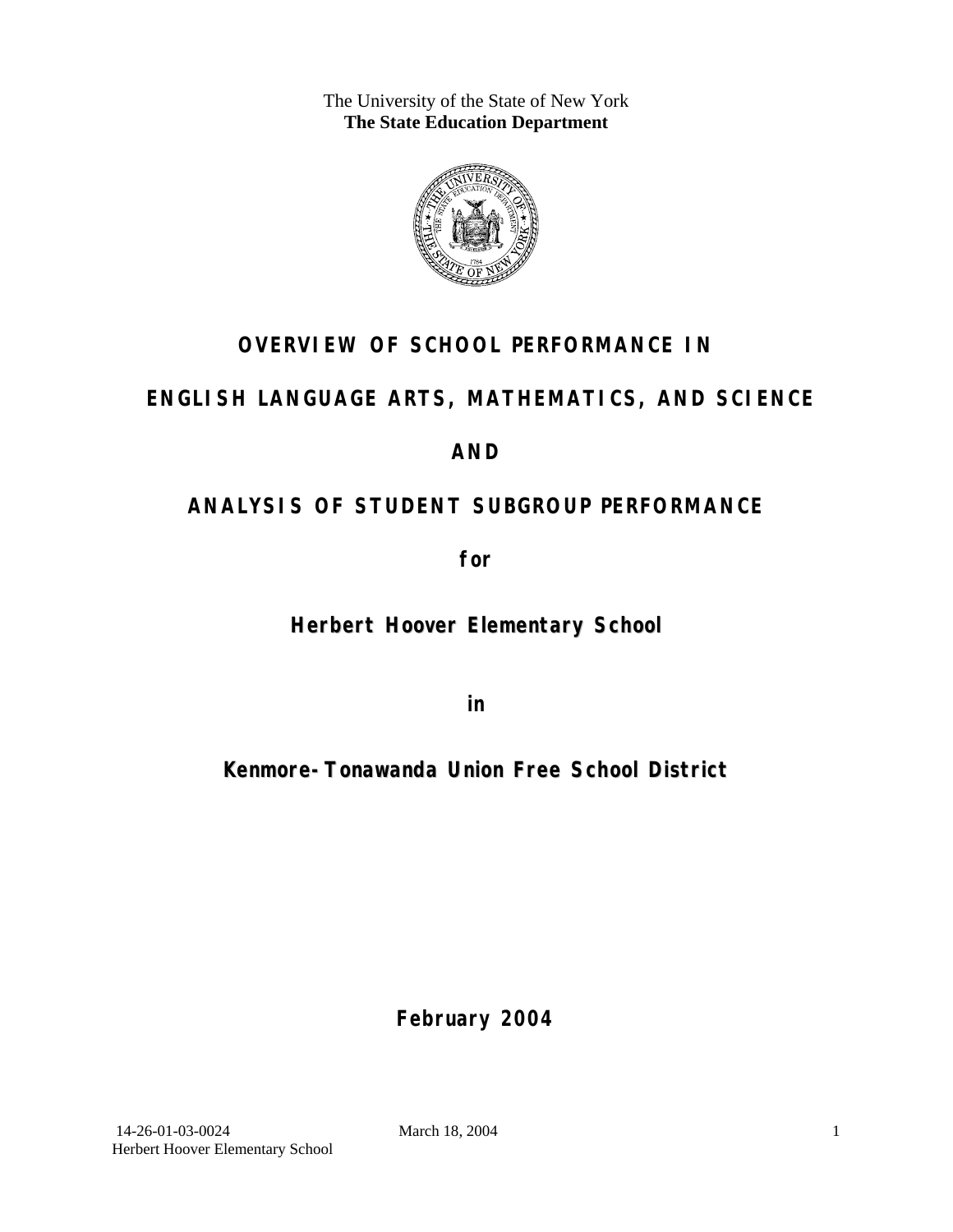### **THE UNIVERSITY OF THE STATE OF NEW YORK**

### **Regents of The University**

| Tonawanda             |
|-----------------------|
| Hollis                |
| Staten Island         |
| New Rochelle          |
| Peru                  |
| Huntington            |
| <b>North Syracuse</b> |
| New York              |
| <b>Belle Harbor</b>   |
| Buffalo               |
| Hartsdale             |
| Albany                |
| <b>Bronx</b>          |
| New York              |
| <b>Binghamton</b>     |
| Rochester             |

#### **President of The University and Commissioner of Education**

RICHARD P. MILLS

**Deputy Commissioner for Elementary, Middle, Secondary and Continuing Education**  JAMES A. KADAMUS

#### **Coordinator, School Operations and Management Services**

CHARLES SZUBERLA

#### **Coordinator, Information and Reporting Services**

MARTHA P. MUSSER

The State Education Department does not discriminate on the basis of age, color, religion, creed, disability, marital status, veteran status, national origin, race, gender, genetic predisposition or carrier status, or sexual orientation in its educational programs, services and activities. Portions of this publication can be made available in a variety of formats, including braille, large print or audio tape, upon request. Inquiries concerning this policy of nondiscrimination should be directed to the Department's Office for Diversity, Ethics, and Access, Room 530, Education Building, Albany, NY 12234. **Requests for additional copies of this publication may be made by contacting the Publications Sales Desk, Room 309, Education Building, Albany, NY 12234.** 

Please address all correspondence about this report that is not related to data corrections to:

*School Report Card Coordinator Information and Reporting Services Team New York State Education Department Room 863 EBA 89 Washington Avenue Albany, NY 12234*  E-mail: *RPTCARD@mail.nysed.gov*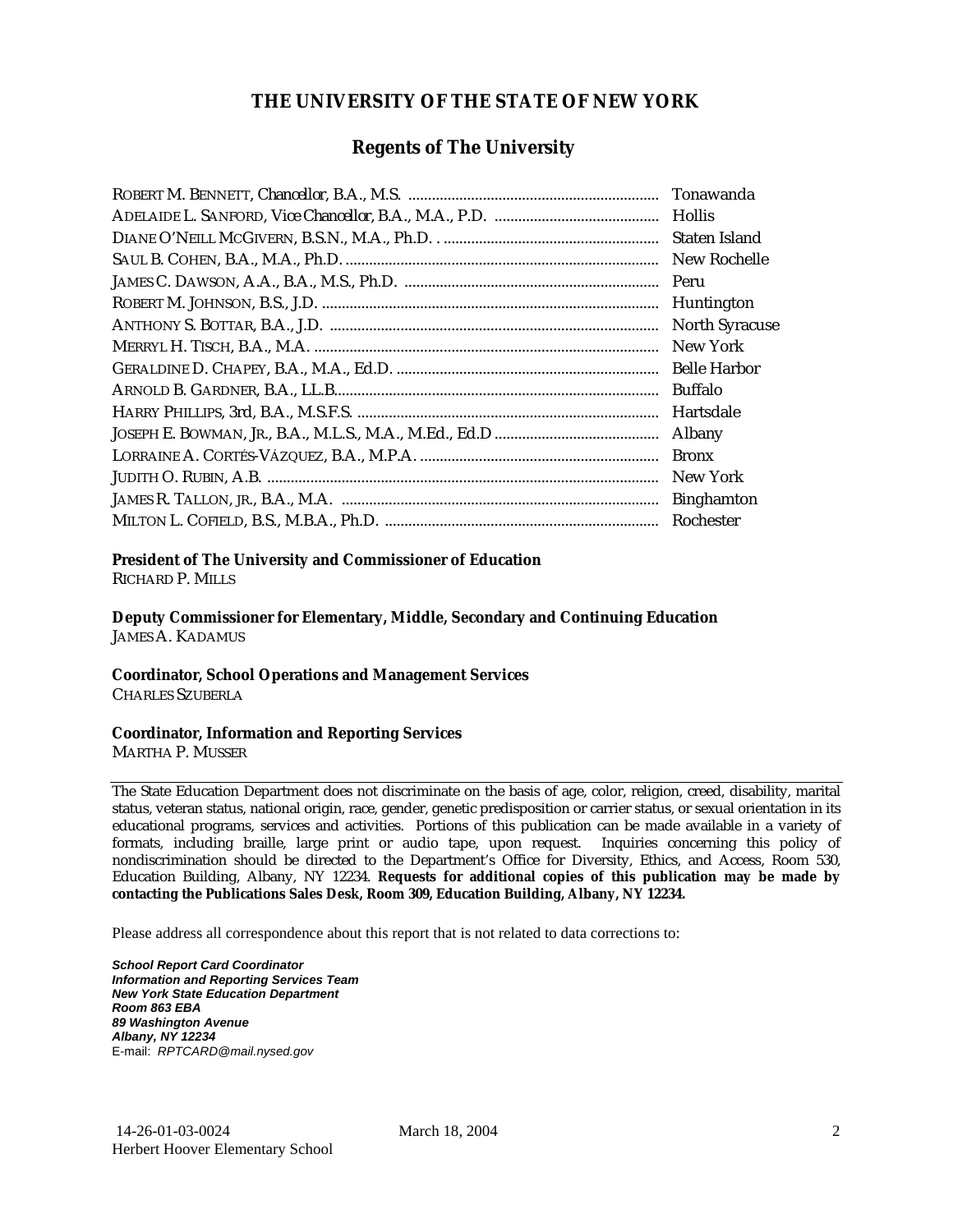The *New York State School Report Card* is an important part of the Board of Regents effort to raise learning standards for all students. It provides information to the public on student performance and other measures of school and district performance. Knowledge gained from the school report card on a school's strengths and weaknesses can be used to improve instruction and services to students.

The *New York State School Report Card* consists of three parts: the *Overview of School Performance in English Language Arts, Mathematics, and Science and Analysis of Student Subgroup Performance,* the *Comprehensive Information Report,* and the *School Accountability Report*. The *Overview and Analysis* presents performance data on measures required by the federal No Child Left Behind Act: English, mathematics, science, and graduation rate. Performance data on other State assessments can be found in the *Comprehensive Information Report*. The *School Accountability Report* provides information as to whether a school is making adequate progress toward enabling all students to achieve proficiency in English and mathematics.

State assessments are designed to help ensure that all students reach high learning standards. They show whether students are getting the foundation knowledge they need to succeed at the elementary, middle, and commencement levels and beyond. The State requires that students who are not making appropriate progress toward the standards receive academic intervention services.

In the *Overview*, performance on the elementary- and middle-level assessments in English language arts and mathematics and on the middle-level science test is reported in terms of mean scores and the percentage of students scoring at each of the four levels. These levels indicate performance on the standards from seriously deficient to advanced proficiency. Performance on the elementary-level science test is reported in terms of mean scores and the percentage of students making appropriate progress. Regents examination scores are reported in four score ranges. Scores of 65 to 100 are passing; scores of 55 to 64 earn credit toward a local diploma (with the approval of the local board of education). Though each elementary- and middle-level assessment is administered to students in a specific grade, secondary-level assessments are taken by students when they complete the coursework for the core curriculum. Therefore, the performance of students at the secondary level is measured for a student cohort rather than a group of students at a particular grade level. Students are grouped in cohorts according to the year in which they first entered grade 9.

The assessment data in the *Overview and Analysis* are for all tested students in the school, including general-education students and students with disabilities. In the *Overview*, each school's performance is compared with that of schools similar in grade level, district resources, and student needs as indicated by income and limited English proficiency (LEP) status. Each district's performance is compared with that of all public schools statewide. In the *Analysis*, performance is disaggregated by race/ethnicity, disability status, gender, LEP status, income level, and migrant status.

Explanations of terms referred to or symbols used in this part of the school report card may be found in the glossary on the last page. Further information on the school report card may be found in the guide, *Understanding Your School Report Card: February 2004*, available on the Information and Reporting Services Web site at www.emsc.nysed.gov/irts.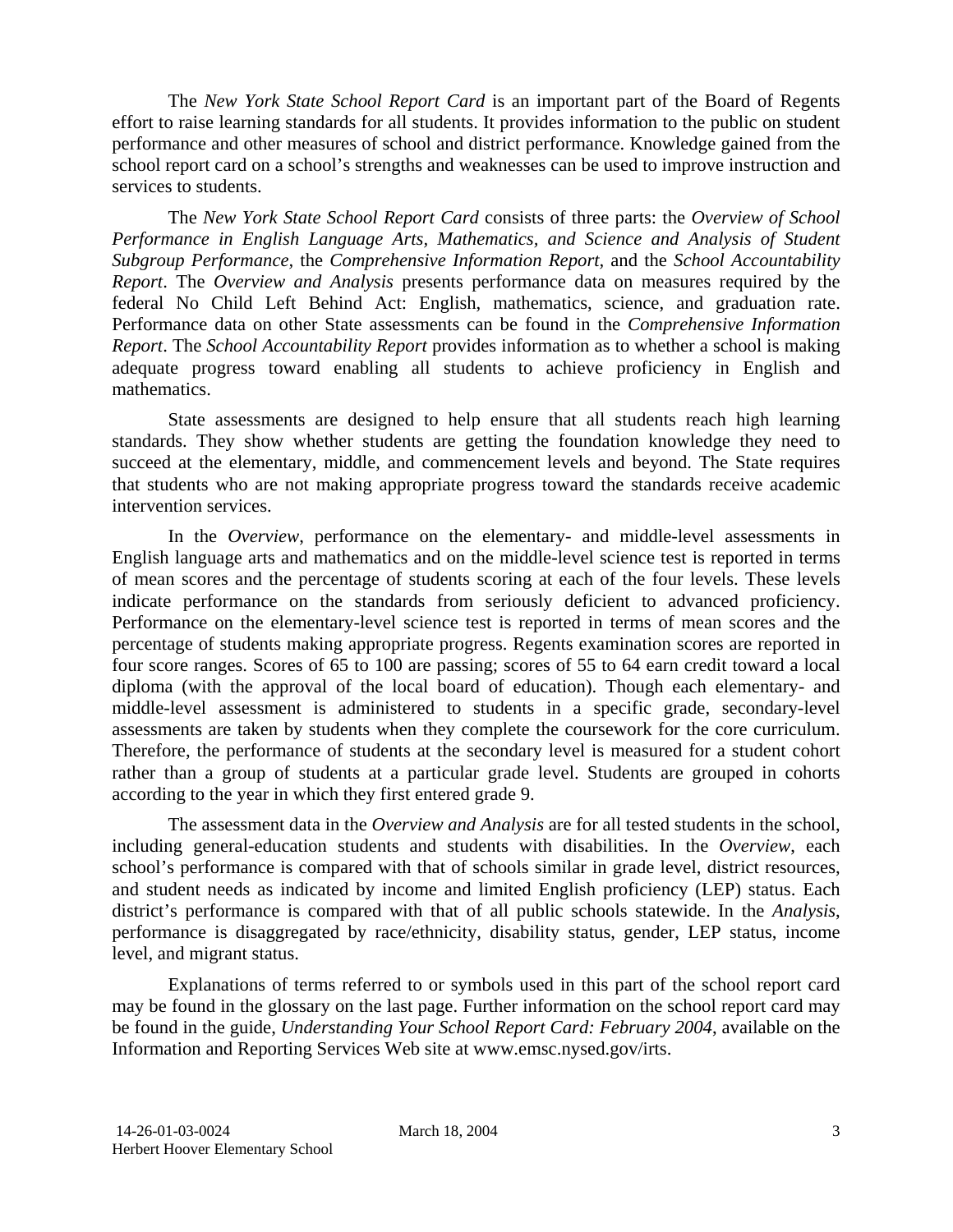# **Overview of School Performance in English Language Arts, Mathematics, and Science**

### **School Profile**

| Principal:<br><b>Frances Paskowitz</b> |             | (716)874-8414<br>Phone:   |
|----------------------------------------|-------------|---------------------------|
| ∣ Organization                         | Grade Range | <b>Student Enrollment</b> |
| $2002 - 03$                            | $K-5$       | 614                       |

| 2001–02 School District-wide Total Expenditure per Pupil | \$10,852 |
|----------------------------------------------------------|----------|
|                                                          |          |

#### **2002–03 Percentage of Core Classes Taught by Highly Qualified Teachers\***

| <b>Number of Core</b><br><b>Classes</b> | <b>Percent Taught</b><br>by Highly<br>Qualified<br><b>Teachers</b> |
|-----------------------------------------|--------------------------------------------------------------------|
| 55                                      | 100%                                                               |
|                                         |                                                                    |

\*For the 2002-03 school year, SED is reporting that teachers of core classes are highly qualified if they are certified to teach those classes. However, No Child Left Behind (NCLB) imposes requirements beyond certification for some teachers to be considered highly qualified. In future years, when New York State uses the NCLB criteria for reporting, certified teachers must fulfill all NCLB requirements to be counted as highly qualified.

#### **2002–03 Percentage of Teachers with No Valid Teaching Certificate\***

| Number of<br><b>Teachers</b> | <b>Percent with No</b><br><b>Valid Teaching</b><br><b>Certificate</b> |
|------------------------------|-----------------------------------------------------------------------|
| 40                           | 3%                                                                    |

\*This count includes teachers with temporary licenses who do not have a valid permanent, provisional, or transitional teaching certificate.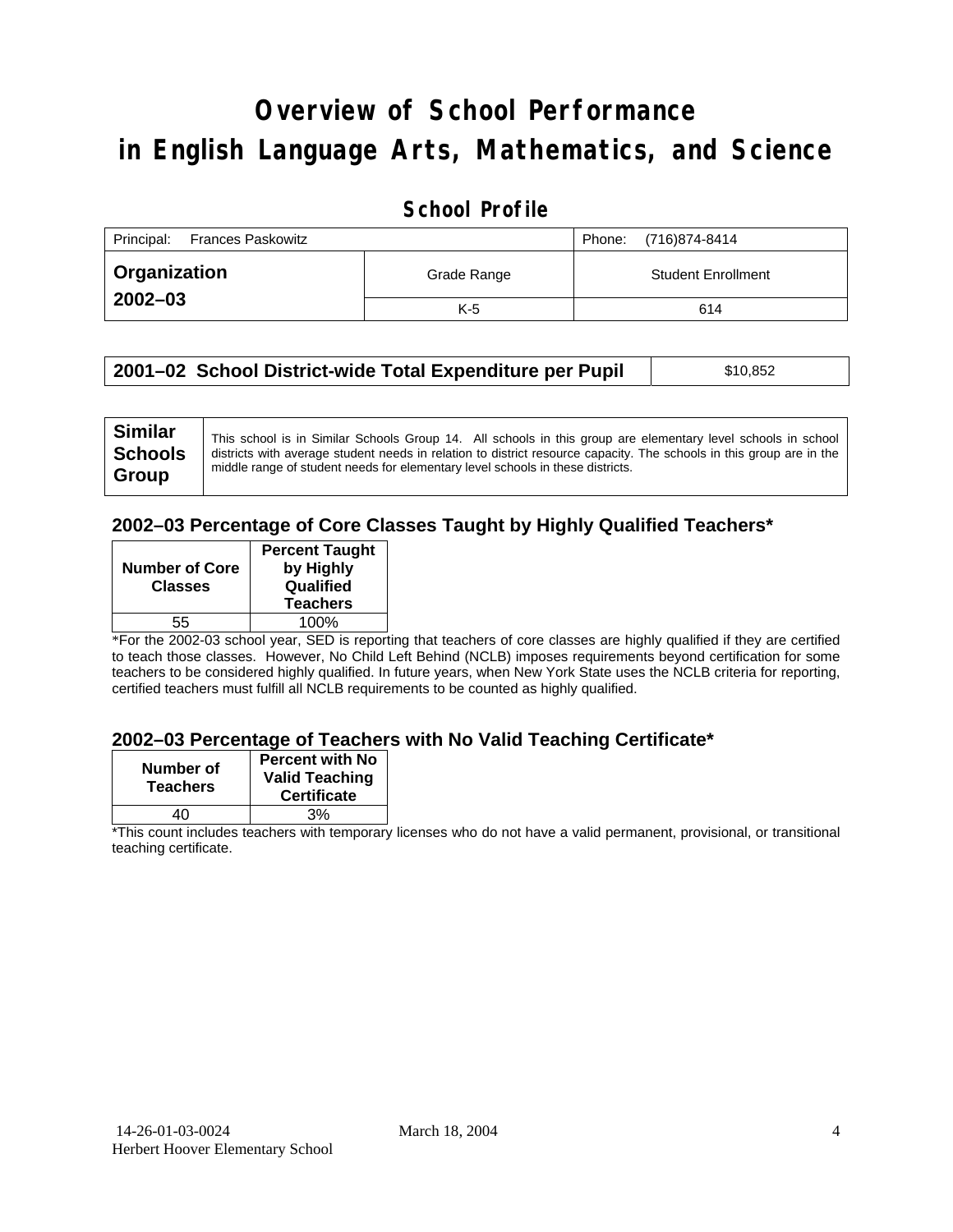English Language Arts



|                                      |                    | <b>Counts of Students Tested</b> |                    |                    |              |                   |
|--------------------------------------|--------------------|----------------------------------|--------------------|--------------------|--------------|-------------------|
| Performance at<br><b>This School</b> | Level 1<br>455-602 | Level 2<br>603-644               | Level 3<br>645-691 | Level 4<br>692-800 | <b>Total</b> | <b>Mean Score</b> |
| Jan-Feb 2001                         |                    | 30                               | 60                 |                    | 100          | 654               |
| Jan-Feb 2002                         |                    | 29                               | 56                 | 19                 | 105          | 667               |
| Feb 2003                             |                    | 26                               | 55                 | 32                 | 113          | 673               |

|         | Elementary-Level English Language Arts Levels — Listening, Reading, and Writing Standards                 |  |  |  |  |
|---------|-----------------------------------------------------------------------------------------------------------|--|--|--|--|
| Level 4 | These students exceed the standards and are moving toward high performance on the Regents examination.    |  |  |  |  |
| Level 3 | These students meet the standards and, with continued steady growth, should pass the Regents examination. |  |  |  |  |
| Level 2 | These students <b>need extra help</b> to meet the standards and pass the Regents examination.             |  |  |  |  |
| Level 1 | These students have serious academic deficiencies.                                                        |  |  |  |  |

**Performance of Limited English Proficient Students Taking the New York State English as a Second Language Achievement Test (NYSESLAT) as the Measure of English Language Arts Achievement**

| Grade 4 | <b>Number</b><br><b>Tested</b> | Level 1 | Level 2 | Level 3 | Level 4 |
|---------|--------------------------------|---------|---------|---------|---------|
| 2003    |                                |         |         |         |         |

**Performance of Students with Severe Disabilities on the New York State Alternate Assessment (NYSAA) in English** 

| <b>Elementary Level</b> | <b>Number</b><br>Tested | AA-Level 1 | AA-Level 2 | AA-Level 3 | AA-Level 4 |
|-------------------------|-------------------------|------------|------------|------------|------------|
| $2002 - 03$             |                         |            |            |            |            |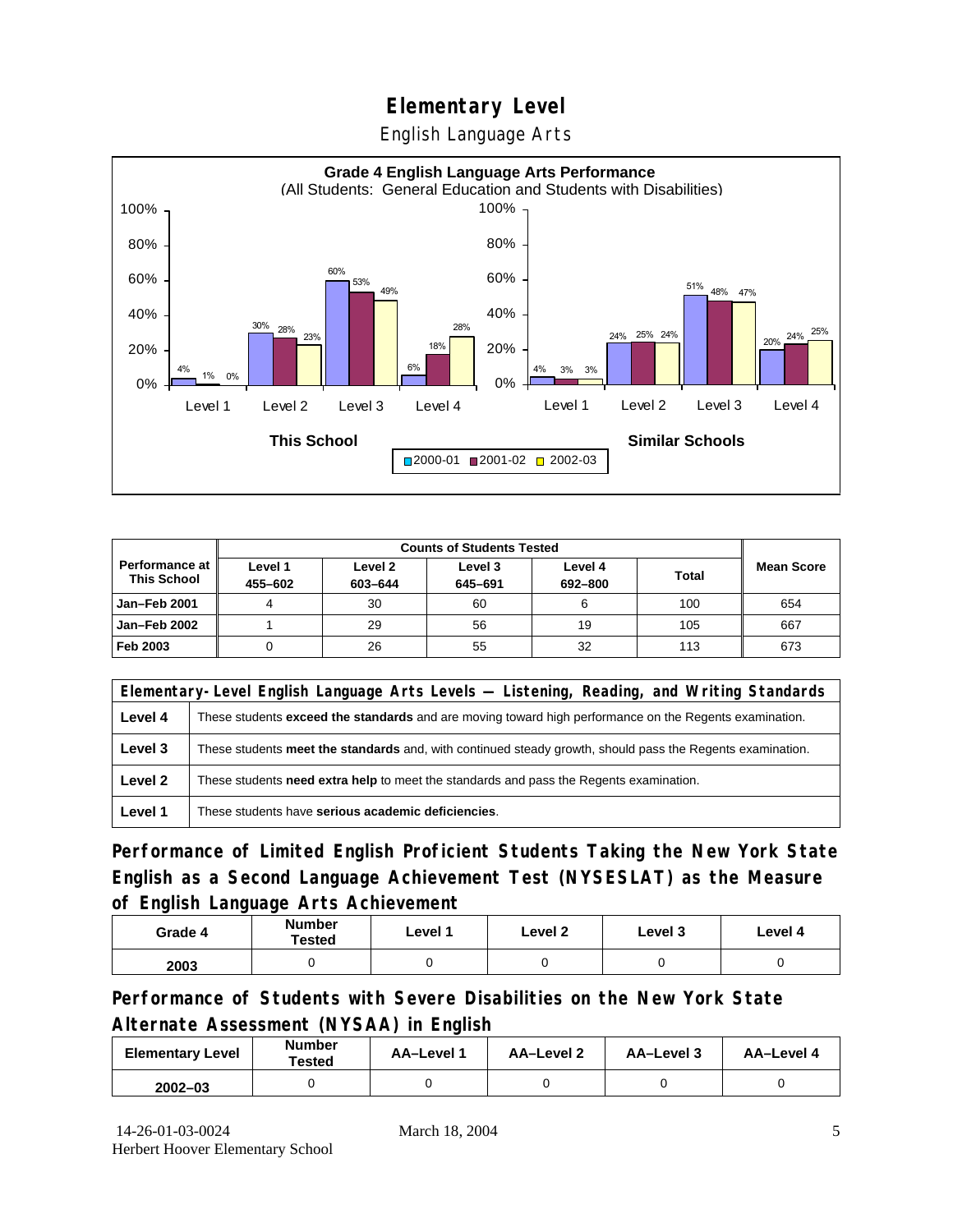### Mathematics



|                                             | <b>Counts of Students Tested</b> |                    |                    |                    |              |                   |
|---------------------------------------------|----------------------------------|--------------------|--------------------|--------------------|--------------|-------------------|
| <b>Performance at</b><br><b>This School</b> | Level 1<br>448-601               | Level 2<br>602-636 | Level 3<br>637-677 | Level 4<br>678-810 | <b>Total</b> | <b>Mean Score</b> |
| <b>May 2001</b>                             |                                  | 16                 | 54                 | 31                 | 102          | 665               |
| May 2002                                    |                                  | 16                 | 56                 | 32                 | 105          | 663               |
| May 2003                                    |                                  |                    | 61                 | 47                 | 115          | 674               |

|                                                                                                   | Elementary-Level Mathematics Levels -                                                                         |  |  |  |
|---------------------------------------------------------------------------------------------------|---------------------------------------------------------------------------------------------------------------|--|--|--|
|                                                                                                   | Knowledge, Reasoning, and Problem-Solving Standards                                                           |  |  |  |
| Level 4                                                                                           | These students <b>exceed the standards</b> and are moving toward high performance on the Regents examination. |  |  |  |
| Level 3                                                                                           | These students meet the standards and, with continued steady growth, should pass the Regents examination.     |  |  |  |
| Level 2<br>These students need extra help to meet the standards and pass the Regents examination. |                                                                                                               |  |  |  |
| Level 1                                                                                           | These students have serious academic deficiencies.                                                            |  |  |  |

### **Performance of Students with Severe Disabilities on the New York State Alternate Assessment (NYSAA) in Mathematics**

| <b>Elementary Level</b> | <b>Number</b><br>Tested | AA-Level 1 | AA-Level 2 | AA-Level 3 | AA-Level 4 |  |
|-------------------------|-------------------------|------------|------------|------------|------------|--|
| $2002 - 03$             |                         |            |            |            |            |  |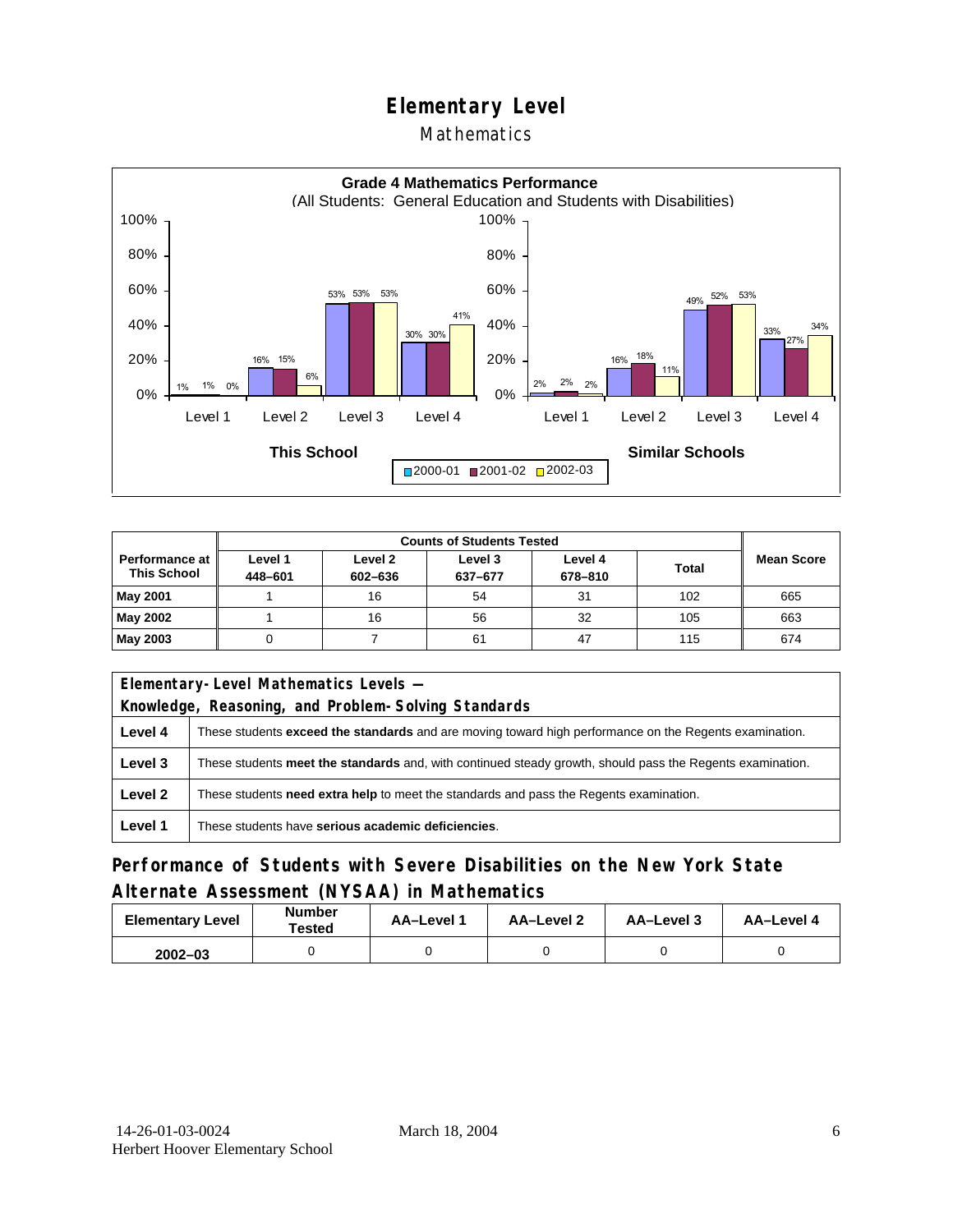Science Multiple-Choice



**All Students** 

|                 | Number Tested   Number Above SDL   Mean Score |    |    |  |
|-----------------|-----------------------------------------------|----|----|--|
| May 2001        | 102                                           | 82 | 34 |  |
| May 2002        | 104                                           | 93 | 36 |  |
| <b>May 2003</b> | 115                                           | 94 | 36 |  |

| Grade 4 Science - Knowledge, Reasoning, and Problem-Solving Standards |                                                                                                                                                                                                                                          |  |  |  |  |  |
|-----------------------------------------------------------------------|------------------------------------------------------------------------------------------------------------------------------------------------------------------------------------------------------------------------------------------|--|--|--|--|--|
| <b>Multiple-Choice</b><br><b>Test Component</b>                       | This component contains 45 multiple-choice questions based upon the New York State Elementary<br>Science Syllabus and referenced to the New York State Learning Standards for Mathematics, Science<br>and Technology (Elementary Level). |  |  |  |  |  |
| <b>State Designated</b>                                               | Students who correctly answer fewer than 30 of the 45 questions of the multiple-choice test component                                                                                                                                    |  |  |  |  |  |
| Level (SDL)                                                           | must receive academic intervention services in the following term of instruction.                                                                                                                                                        |  |  |  |  |  |
| <b>School Mean</b>                                                    | For the multiple-choice test component, the mean score is the average number of correct answers for                                                                                                                                      |  |  |  |  |  |
| <b>Scores</b>                                                         | students tested. If all tested students answered all questions correctly, this score would be 45.                                                                                                                                        |  |  |  |  |  |

## **Elementary Level**

#### Science Performance Test

The elementary-level science test is composed of two sections, the multiple-choice section (described above) and the performance test. The performance test is not used to determine the need for academic intervention services or for accountability purposes because not all students are administered the same three tasks.

| <b>All Students</b>                       |     |    |  |  |  |  |  |  |  |
|-------------------------------------------|-----|----|--|--|--|--|--|--|--|
| <b>Number Tested</b><br><b>Mean Score</b> |     |    |  |  |  |  |  |  |  |
| May 2001                                  | 100 | 40 |  |  |  |  |  |  |  |
| <b>May 2002</b>                           | 102 | 40 |  |  |  |  |  |  |  |
| <b>May 2003</b>                           | 115 | 11 |  |  |  |  |  |  |  |

### **Performance of Students with Severe Disabilities on the New York State Alternate Assessment (NYSAA) in Science**

| <b>Elementary Level</b> | <b>Number</b><br>Tested | AA-Level 1 | <b>AA-Level 2</b> | AA-Level 3 | AA-Level 4 |  |
|-------------------------|-------------------------|------------|-------------------|------------|------------|--|
| $2002 - 03$             |                         |            |                   |            |            |  |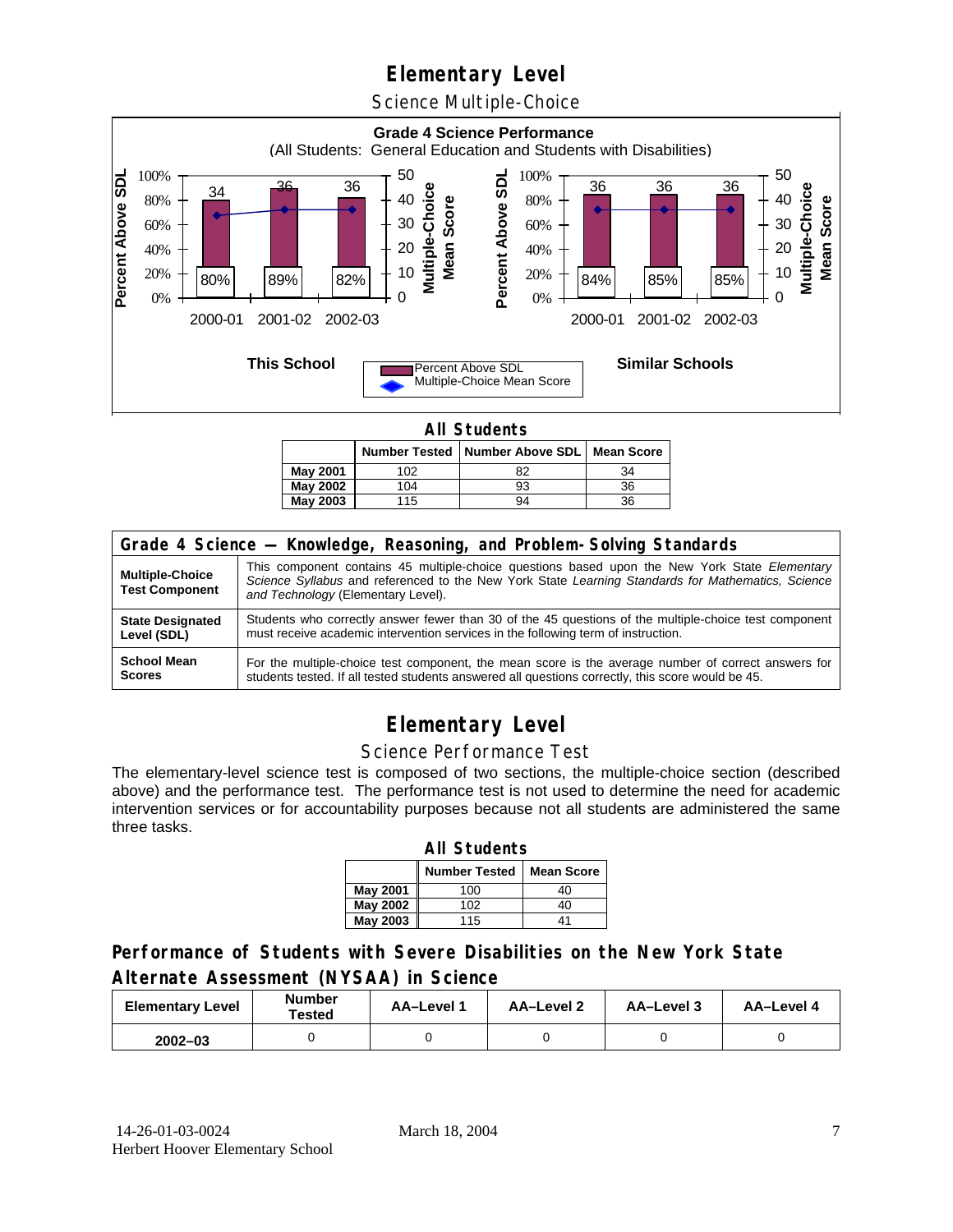# **Analysis of Student Subgroup Performance**

Historically, on State assessments the average performance of Black, Hispanic, and Native American students has been lower than that of White and Asian students. Similarly, students from lowincome families have not performed as well as those from higher income families. A high priority of the Board of Regents is to eliminate these gaps in student performance. In addition, Title I of the federal Elementary and Secondary Education Act includes explicit requirements "to ensure that students served by Title I are given the same opportunity to achieve to high standards and are held to the same high expectations as all students in each State."

This section of the school report card provides performance data for two years by racial/ethnic group, disability status, gender, English proficiency status, income level, and migrant status. The purpose of the student subgroup analyses is to determine if students who perform below the standards in any school tend to fall into particular groups, such as minority students, limited English proficient students, or economically disadvantaged students. If these analyses provide evidence that students in one of the groups achieve at a lower level than other students, the school and community should examine the reasons for this lower performance and make necessary changes in curriculum, instruction, and student support services to remedy these performance gaps. If your school did not report data for the 2002-03 school year for a subject and grade, a table showing data for subgroups in that subject and grade will not be included in the *Analysis*.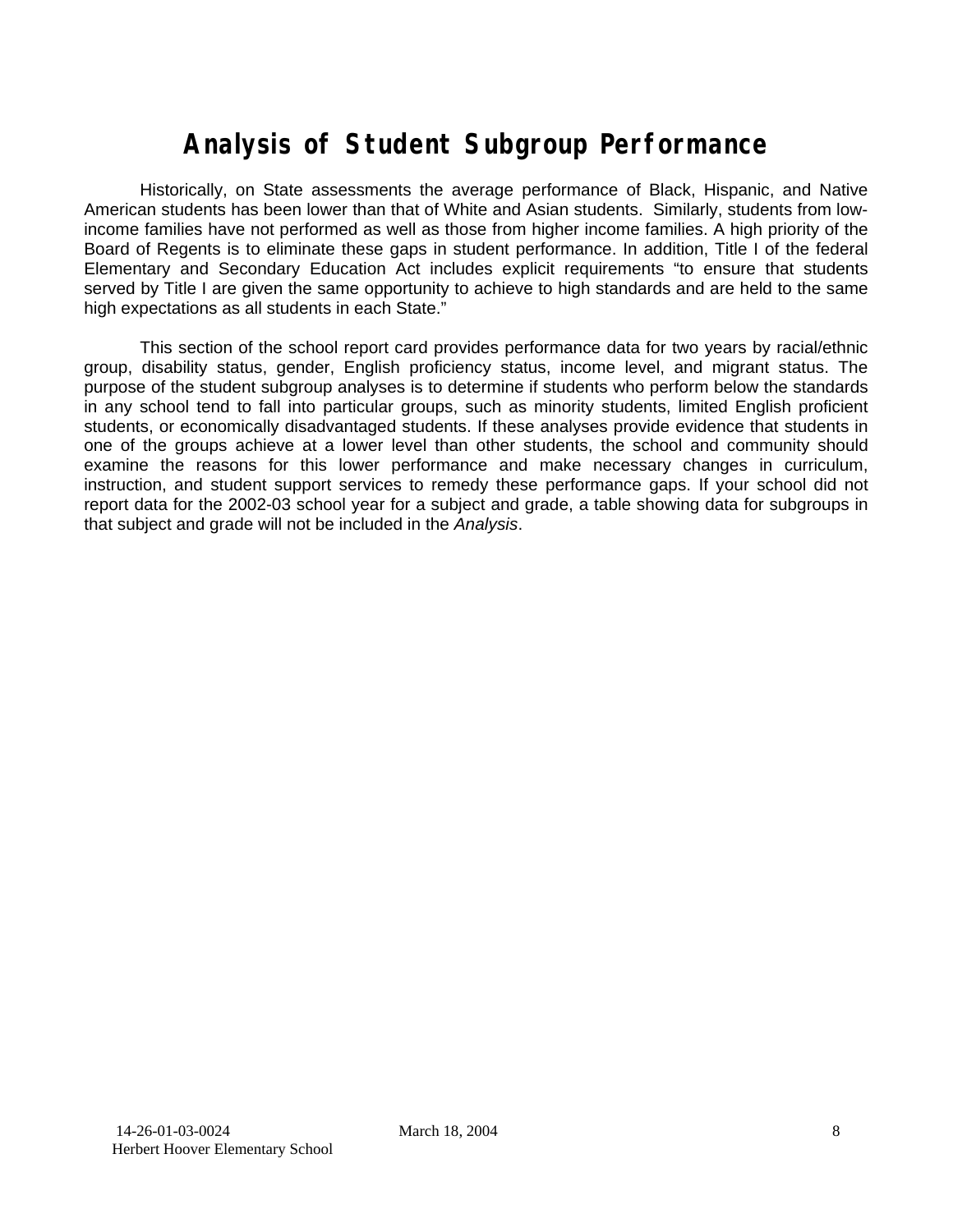### English Language Arts

|                                              | ◡<br>$2001 - 02$                                                                   |         |             |               | 2002-03                                                           |             |             |       |
|----------------------------------------------|------------------------------------------------------------------------------------|---------|-------------|---------------|-------------------------------------------------------------------|-------------|-------------|-------|
| <b>Student Subgroup</b>                      | <b>Percentages of Tested</b><br><b>Students Scoring at Levels</b><br><b>Tested</b> |         |             | <b>Tested</b> | <b>Percentages of Tested</b><br><b>Students Scoring at Levels</b> |             |             |       |
|                                              |                                                                                    | $2 - 4$ | $3 - 4$     | 4             |                                                                   | $2 - 4$     | $3 - 4$     | 4     |
| <b>Results by Race/Ethnicity</b>             |                                                                                    |         |             |               |                                                                   |             |             |       |
| American Indian/Alaskan Native               | 0                                                                                  | 0%      | 0%          | 0%            | $\mathbf 0$                                                       | 0%          | 0%          | 0%    |
| <b>Black</b>                                 | 5                                                                                  | s       | $\mathbf s$ | s             | $\mathbf 0$                                                       | 0%          | 0%          | 0%    |
| Hispanic                                     | $\overline{2}$                                                                     | s       | $\mathbf s$ | s             | 1                                                                 | s           | s           | s     |
| Asian or Pacific Islander                    | 0                                                                                  | 0%      | 0%          | 0%            | $\mathbf 0$                                                       | 0%          | 0%          | $0\%$ |
| White                                        | 98                                                                                 | 99%     | 70%         | 18%           | 112                                                               | $\mathbf s$ | $\mathbf s$ | s     |
| Total                                        | 105                                                                                | 99%     | 71%         | 18%           | 113                                                               | 100%        | 77%         | 28%   |
| Small Group Totals (s)                       | $\overline{7}$                                                                     | 100%    | 86%         | 14%           | 113                                                               | 100%        | 77%         | 28%   |
| <b>Results by Disability Status</b>          |                                                                                    |         |             |               |                                                                   |             |             |       |
| General-education students                   | 95                                                                                 | 100%    | 73%         | 20%           | 106                                                               | 100%        | 79%         | 30%   |
| Students with disabilities                   | 10                                                                                 | 90%     | 60%         | 0%            | $\overline{7}$                                                    | 100%        | 43%         | 0%    |
| Total                                        | 105                                                                                | 99%     | 71%         | 18%           | 113                                                               | 100%        | 77%         | 28%   |
| <b>Results by Gender</b>                     |                                                                                    |         |             |               |                                                                   |             |             |       |
| Female                                       | 49                                                                                 | 98%     | 71%         | 14%           | 58                                                                | 100%        | 83%         | 31%   |
| Male                                         | 56                                                                                 | 100%    | 71%         | 21%           | 55                                                                | 100%        | 71%         | 25%   |
| Total                                        | 105                                                                                | 99%     | 71%         | 18%           | 113                                                               | 100%        | 77%         | 28%   |
| <b>Results by English Proficiency Status</b> |                                                                                    |         |             |               |                                                                   |             |             |       |
| English proficient                           | 105                                                                                | 99%     | 71%         | 18%           | 113                                                               | 100%        | 77%         | 28%   |
| Limited English proficient                   | 0                                                                                  | 0%      | 0%          | 0%            | $\Omega$                                                          | 0%          | 0%          | 0%    |
| Total                                        | 105                                                                                | 99%     | 71%         | 18%           | 113                                                               | 100%        | 77%         | 28%   |
| <b>Results by Income Level</b>               |                                                                                    |         |             |               |                                                                   |             |             |       |
| Economically disadvantaged                   | 25                                                                                 | 100%    | 64%         | 0%            | 23                                                                | 100%        | 65%         | 26%   |
| Not disadvantaged                            | 80                                                                                 | 99%     | 74%         | 24%           | 90                                                                | 100%        | 80%         | 29%   |
| Total                                        | 105                                                                                | 99%     | 71%         | 18%           | 113                                                               | 100%        | 77%         | 28%   |
| <b>Results by Migrant Status</b>             |                                                                                    |         |             |               |                                                                   |             |             |       |
| Migrant family                               | $\mathbf 0$                                                                        | 0%      | 0%          | 0%            | $\mathbf 0$                                                       | 0%          | 0%          | 0%    |
| Not migrant family                           | 105                                                                                | 99%     | 71%         | 18%           | 113                                                               | 100%        | 77%         | 28%   |
| Total                                        | 105                                                                                | 99%     | 71%         | 18%           | 113                                                               | 100%        | 77%         | 28%   |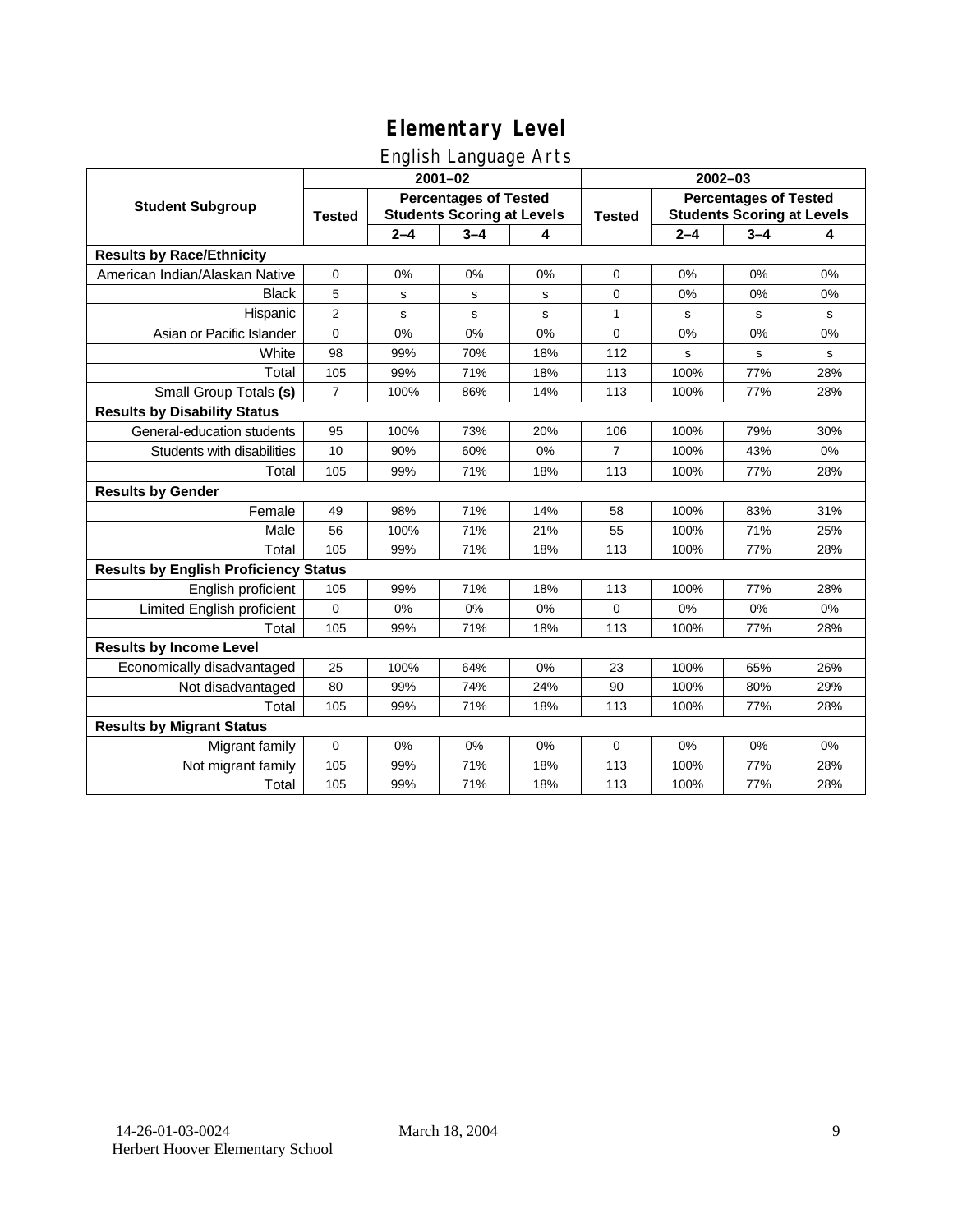### Mathematics

|                                              | $2001 - 02$                                                                        |         |         |               | $2002 - 03$                                                       |         |         |             |
|----------------------------------------------|------------------------------------------------------------------------------------|---------|---------|---------------|-------------------------------------------------------------------|---------|---------|-------------|
| <b>Student Subgroup</b>                      | <b>Percentages of Tested</b><br><b>Students Scoring at Levels</b><br><b>Tested</b> |         |         | <b>Tested</b> | <b>Percentages of Tested</b><br><b>Students Scoring at Levels</b> |         |         |             |
|                                              |                                                                                    | $2 - 4$ | $3 - 4$ | 4             |                                                                   | $2 - 4$ | $3 - 4$ | 4           |
| <b>Results by Race/Ethnicity</b>             |                                                                                    |         |         |               |                                                                   |         |         |             |
| American Indian/Alaskan Native               | $\mathbf{0}$                                                                       | 0%      | 0%      | 0%            | $\Omega$                                                          | 0%      | 0%      | 0%          |
| <b>Black</b>                                 | 5                                                                                  | s       | s       | s             | $\mathbf 0$                                                       | 0%      | 0%      | 0%          |
| Hispanic                                     | 2                                                                                  | s       | s       | s             | 2                                                                 | s       | s       | s           |
| Asian or Pacific Islander                    | $\mathbf 0$                                                                        | 0%      | 0%      | 0%            | 0                                                                 | 0%      | 0%      | 0%          |
| White                                        | 98                                                                                 | 99%     | 85%     | 29%           | 113                                                               | s       | s       | $\mathbf s$ |
| Total                                        | 105                                                                                | 99%     | 84%     | 30%           | 115                                                               | 100%    | 94%     | 41%         |
| Small Group Totals (s)                       | $\overline{7}$                                                                     | 100%    | 71%     | 57%           | 115                                                               | 100%    | 94%     | 41%         |
| <b>Results by Disability Status</b>          |                                                                                    |         |         |               |                                                                   |         |         |             |
| General-education students                   | 95                                                                                 | 100%    | 86%     | 34%           | 107                                                               | 100%    | 95%     | 44%         |
| Students with disabilities                   | 10                                                                                 | 90%     | 60%     | 0%            | 8                                                                 | 100%    | 75%     | 0%          |
| Total                                        | 105                                                                                | 99%     | 84%     | 30%           | 115                                                               | 100%    | 94%     | 41%         |
| <b>Results by Gender</b>                     |                                                                                    |         |         |               |                                                                   |         |         |             |
| Female                                       | 49                                                                                 | 98%     | 80%     | 20%           | 58                                                                | 100%    | 97%     | 36%         |
| Male                                         | 56                                                                                 | 100%    | 88%     | 39%           | 57                                                                | 100%    | 91%     | 46%         |
| Total                                        | 105                                                                                | 99%     | 84%     | 30%           | 115                                                               | 100%    | 94%     | 41%         |
| <b>Results by English Proficiency Status</b> |                                                                                    |         |         |               |                                                                   |         |         |             |
| English proficient                           | 105                                                                                | 99%     | 84%     | 30%           | 115                                                               | 100%    | 94%     | 41%         |
| Limited English proficient                   | $\Omega$                                                                           | 0%      | 0%      | 0%            | $\Omega$                                                          | 0%      | 0%      | 0%          |
| Total                                        | 105                                                                                | 99%     | 84%     | 30%           | 115                                                               | 100%    | 94%     | 41%         |
| <b>Results by Income Level</b>               |                                                                                    |         |         |               |                                                                   |         |         |             |
| Economically disadvantaged                   | 25                                                                                 | 96%     | 72%     | 16%           | 25                                                                | 100%    | 92%     | 32%         |
| Not disadvantaged                            | 80                                                                                 | 100%    | 88%     | 35%           | 90                                                                | 100%    | 94%     | 43%         |
| Total                                        | 105                                                                                | 99%     | 84%     | 30%           | 115                                                               | 100%    | 94%     | 41%         |
| <b>Results by Migrant Status</b>             |                                                                                    |         |         |               |                                                                   |         |         |             |
| Migrant family                               | 0                                                                                  | 0%      | 0%      | 0%            | $\Omega$                                                          | 0%      | 0%      | 0%          |
| Not migrant family                           | 105                                                                                | 99%     | 84%     | 30%           | 115                                                               | 100%    | 94%     | 41%         |
| Total                                        | 105                                                                                | 99%     | 84%     | 30%           | 115                                                               | 100%    | 94%     | 41%         |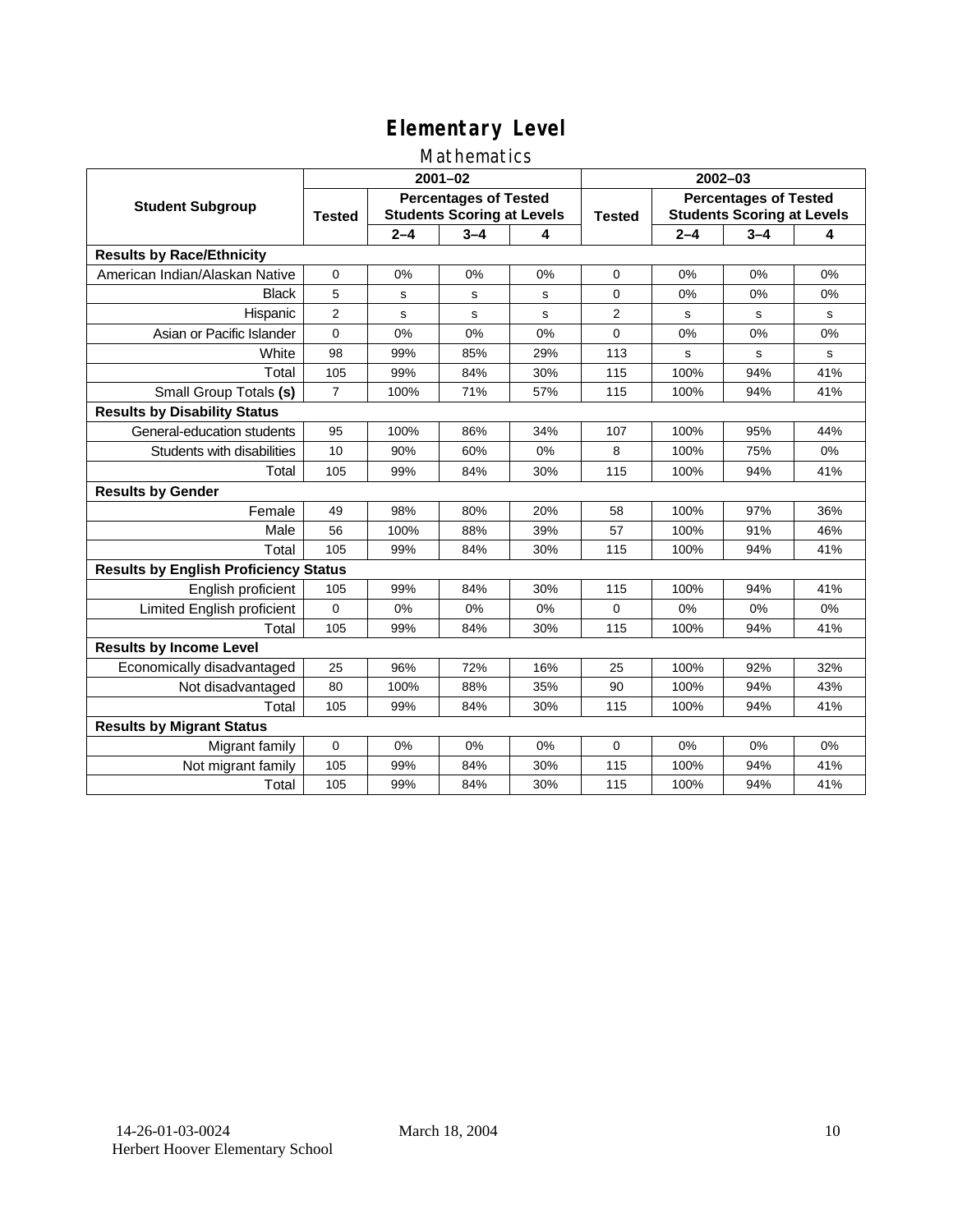### Science Multiple-Choice

|                                              | $2001 - 02$    |                                                                                       | 2002-03        |                                                                                              |  |  |  |
|----------------------------------------------|----------------|---------------------------------------------------------------------------------------|----------------|----------------------------------------------------------------------------------------------|--|--|--|
| <b>Student Subgroup</b>                      | <b>Tested</b>  | Percentages of<br><b>Tested</b><br><b>Students</b><br><b>Scoring above</b><br>the SDL | <b>Tested</b>  | <b>Percentages of</b><br><b>Tested</b><br><b>Students</b><br><b>Scoring above</b><br>the SDL |  |  |  |
| <b>Results by Race/Ethnicity</b>             |                |                                                                                       |                |                                                                                              |  |  |  |
| American Indian/Alaskan Native               | 0              | 0%                                                                                    | $\mathbf 0$    | 0%                                                                                           |  |  |  |
| <b>Black</b>                                 | 5              | s                                                                                     | $\Omega$       | 0%                                                                                           |  |  |  |
| Hispanic                                     | $\overline{2}$ | s                                                                                     | $\overline{2}$ | s                                                                                            |  |  |  |
| Asian or Pacific Islander                    | $\Omega$       | 0%                                                                                    | $\Omega$       | 0%                                                                                           |  |  |  |
| White                                        | 97             | 89%                                                                                   | 113            | s                                                                                            |  |  |  |
| Total                                        | 104            | 89%                                                                                   | 115            | 82%                                                                                          |  |  |  |
| Small Group Totals (s)                       | $\overline{7}$ | 100%                                                                                  | 115            | 82%                                                                                          |  |  |  |
| <b>Results by Disability Status</b>          |                |                                                                                       |                |                                                                                              |  |  |  |
| General-education students                   | 95             | 92%                                                                                   | 107            | 85%                                                                                          |  |  |  |
| Students with disabilities                   | 9              | 67%                                                                                   | 8              | 38%                                                                                          |  |  |  |
| Total                                        | 104            | 89%                                                                                   | 115            | 82%                                                                                          |  |  |  |
| <b>Results by Gender</b>                     |                |                                                                                       |                |                                                                                              |  |  |  |
| Female                                       | 49             | 84%                                                                                   | 58             | 84%                                                                                          |  |  |  |
| Male                                         | 55             | 95%                                                                                   | 57             | 79%                                                                                          |  |  |  |
| Total                                        | 104            | 89%                                                                                   | 115            | 82%                                                                                          |  |  |  |
| <b>Results by English Proficiency Status</b> |                |                                                                                       |                |                                                                                              |  |  |  |
| English proficient                           | 104            | 89%                                                                                   | 115            | 82%                                                                                          |  |  |  |
| Limited English proficient                   | $\mathbf 0$    | 0%                                                                                    | $\mathbf 0$    | 0%                                                                                           |  |  |  |
| Total                                        | 104            | 89%                                                                                   | 115            | 82%                                                                                          |  |  |  |
| <b>Results by Income Level</b>               |                |                                                                                       |                |                                                                                              |  |  |  |
| Economically disadvantaged                   | 24             | 88%                                                                                   | 25             | 76%                                                                                          |  |  |  |
| Not disadvantaged                            | 80             | 90%                                                                                   | 90             | 83%                                                                                          |  |  |  |
| Total                                        | 104            | 89%                                                                                   | 115            | 82%                                                                                          |  |  |  |
| <b>Results by Migrant Status</b>             |                |                                                                                       |                |                                                                                              |  |  |  |
| Migrant family                               | $\Omega$       | 0%                                                                                    | $\Omega$       | 0%                                                                                           |  |  |  |
| Not migrant family                           | 104            | 89%                                                                                   | 115            | 82%                                                                                          |  |  |  |
| Total                                        | 104            | 89%                                                                                   | 115            | 82%                                                                                          |  |  |  |